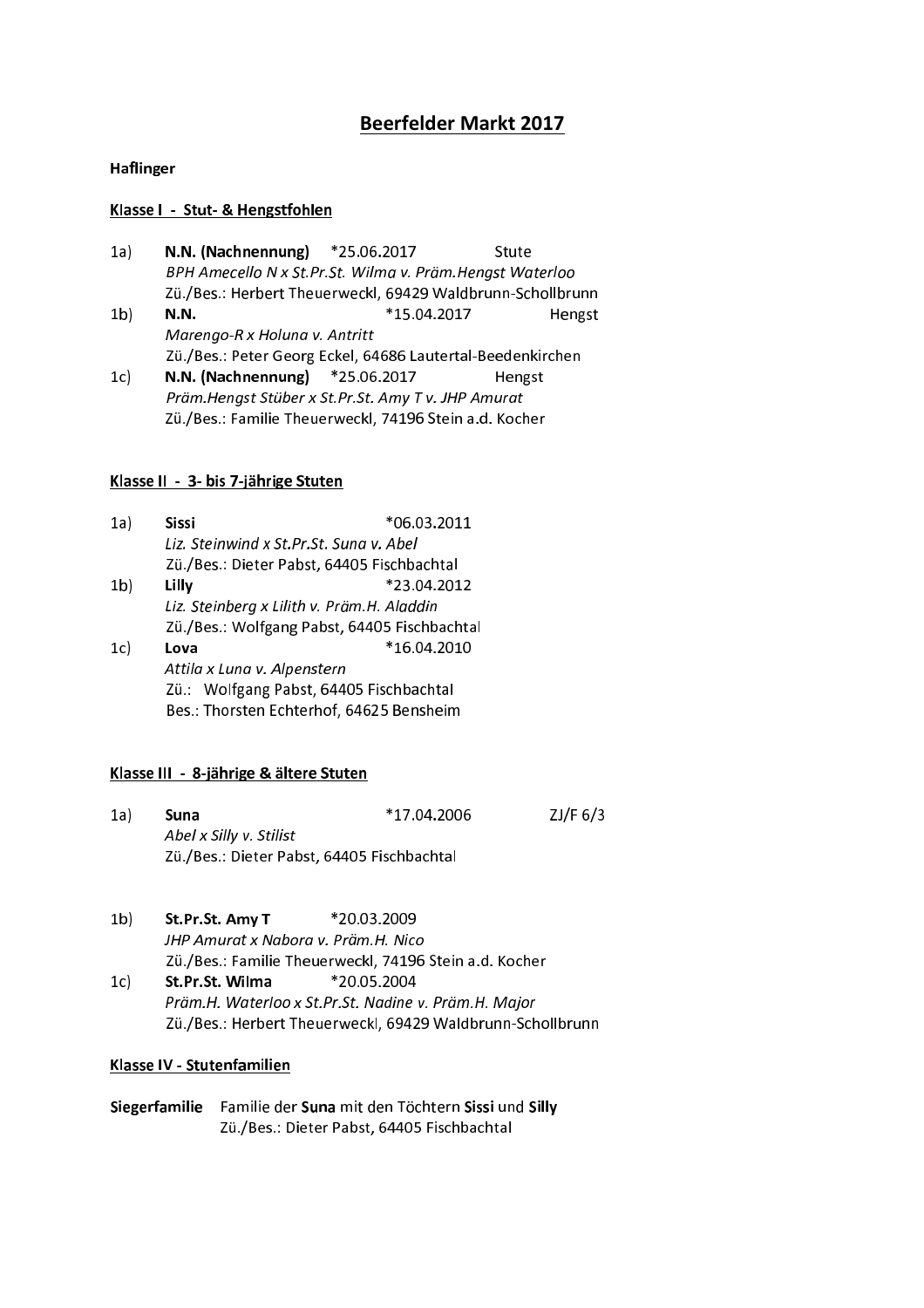### **Deutsches Reitpony**

### Klasse I - Fohlen & Stuten

- Champions Bella Girl \*13.04.2011  $ZJ/F 1/1$  $1a)$ FS Champion de Luxe x Royal Plaisir v. Royal Diamond Zü.: Dr. Klaus Crone-Münzebrock Bes.: Lea & Frederik Heinze, 64711 Erbach mit Stutfohlen Die Kleine Zuckerpuppe v. Diamond Touch geb. 27.04.2017
- Davina's Bella "S"  $1<sub>b</sub>$ \*13.02.2015 Sunny Boy "S" x Davina "S" v. Nijdam's Oskar Zü./Bes.: Rainer Schwinn, 64711 Erbach
- \*07.05.2012 Sakura  $1c)$ Chardonnay x Samanta v. Marquis AA Zü./Bes.: Carolin Holschuh, 64743 Beerfelden

# Welsh A

# Klasse I - Fohlen & Stuten

- $1a$ **Dyfwg Rhona**  $*$  01.05.2011 3ZJ/3F Teifi Shadow Roll x Dyfwg Rosa v. Gleiniant Cossack Zü.: E.J. Owens, GB Bes.: Susanne & Volker Rosenkranz, Weilmünster-Langenbach mit Hengstfohlen Moonrose Robbie v. Plasderw Pipper geb. 04.04.2017
- $1<sub>b</sub>$ Moonrose Whoopie \* 22.05.2013 Shorebrook Stanley x Gydros Wispa v. Tiffwyl Talysman Zü. & Bes. Susanne & Volker Rosenkranz, Weilmünster-Langenbach

# Isländer

# Klasse I - Fohlen und Stuten

Hamradis v.d. Hohen Tromm \*20.05.2013  $1a)$ Asti Valur v.d. Mühlwiese x Hryha vom Theresienhof v. Hrimfaxi fra Oexl Zü./Bes.: Heidi Böll, 64689 Grasellenbach mit Stutfohlen Lilja v.d. Hohen Tromm v. Asti Valur v.d. Mühlwiese, geb. 27.04.2017 ohne Bwertung: Hryh vom Theresienhof \*14.05.1994 ZJ/F 18/10 Hrimfaxi fra Oexl x Hetja v. Farsterhof v. Fylkir v. Rappenhof Zü.: Wegener, 33415 Verl Bes.: Heidi Böll, 64689 Grasellenbach

Familie der Hryh vom Theresienhof mit Tochter Hamradis v.d. Hohen Tromm und Enkeltochter Lilja v.d. Hohen Tromm Zü./ Bes.: Heidi Böll, 64689 Grasellenbach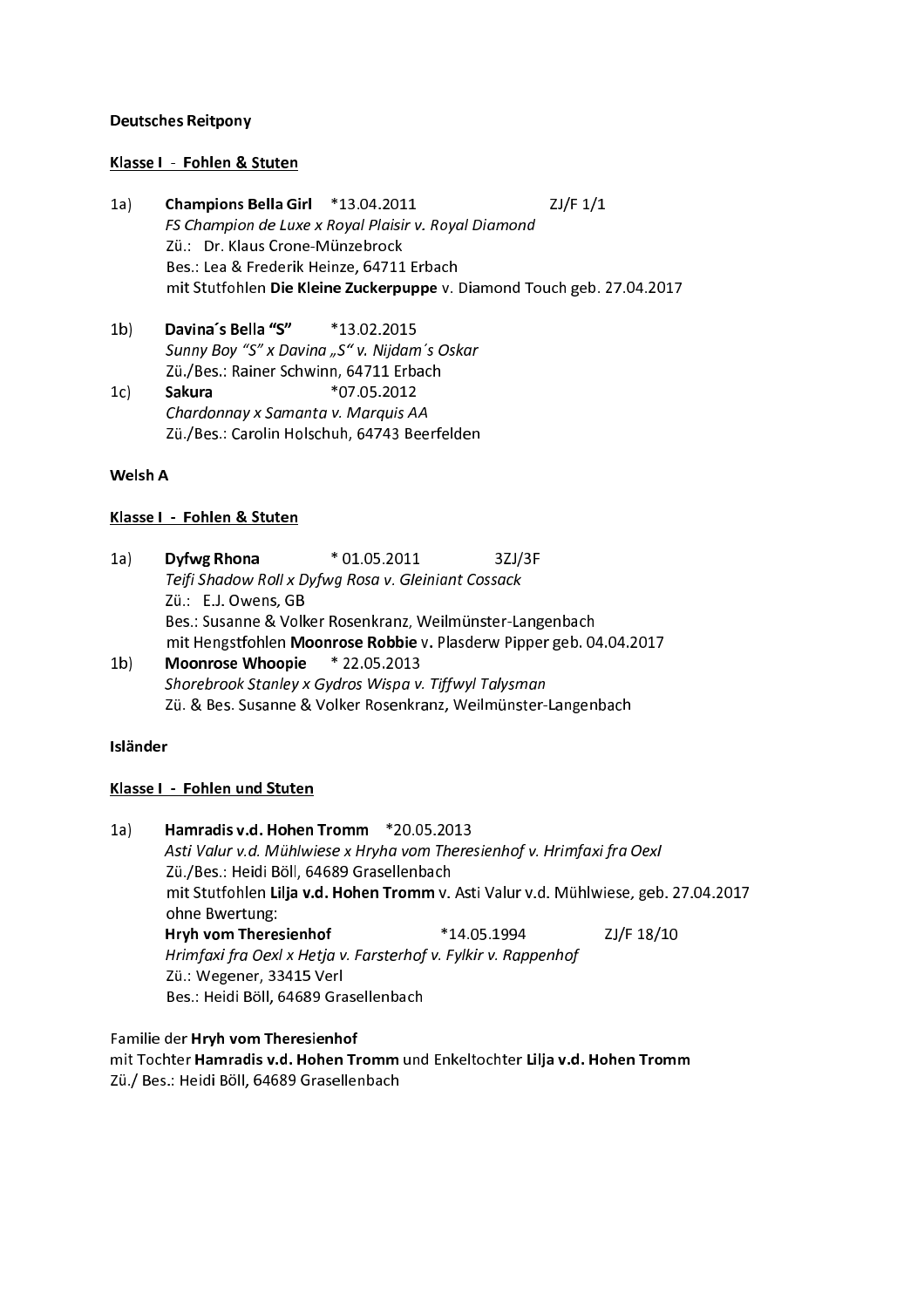### Lewitzer

# Klasse I - Stuten

\*20.05.2009  $1a)$ Cassie Graveuer x Candy v. Ontario Zü./Bes.: Ulrike Post, 55291 Saulheim

### **Tinker**

Klasse I - Fohlen & Stuten

 $1a)$ Olly \*01.01.2007 Zü.: Irland Bes.: Claudia Stahlhut, 55578 Gau-Weinheim mit Hengstfohlen Bentley B. v. Bossanova B., geb. 05.04.2017  $1<sub>b</sub>$ Sumi B. \*22.03.2013 Bossanova B. x Sheraya Midday Sun v. Dream of Joy Zü.: Silke Ehler, 64407 Fränkisch-Crumbach Bes.: Claudia Stahlhut, 55578 Gau-Weinheim

# **Paint Horse**

# Klasse I - Stuten

- **Impressive Red Phoenix**  $*14.04.2011$  $1a)$ RH Sierra Impressive x SR Boomers Red Cody v. Boomer Lena Zü./Bes.: Pamela Melanie Abraham, 64711 Erbach/Haisterbach
- $1<sub>b</sub>$ **Coups Indy Zip** \*10.05.2010 Mister Zip x Docs J Clarabrand v. Clarke Kent Zü.: Karsten Olsen & A. Nielsen, DK Bes.: Marie Claire Schmidt, 64757 Rothenberg
- \*08.06.2015  $1c)$ **Codys Snow Star** Dancing Snow Boy x SR Boomers Red Cody v. Boomer Lena Zü./Bes.: Pamela Melanie Abraham, 64711 Erbach/Haisterbach

# Familie der SR Boomers Red Cody

mit den Töchtern Impressive Red Phoenix und Enkeltochter Codys Snow Star Zü./ Bes.: Heidi Böll, 64689 Grasellenbach

# Criollo

#### Klasse I - Fohlen & Stuten

 $*11.04.2011$ Capriciosa  $1a)$ Magistrato x Gaitera Zü./Bes.: Jürgen Holz, 64646 Heppenheim mit Stutfohlen v. Matias, geb. 26.04.2017